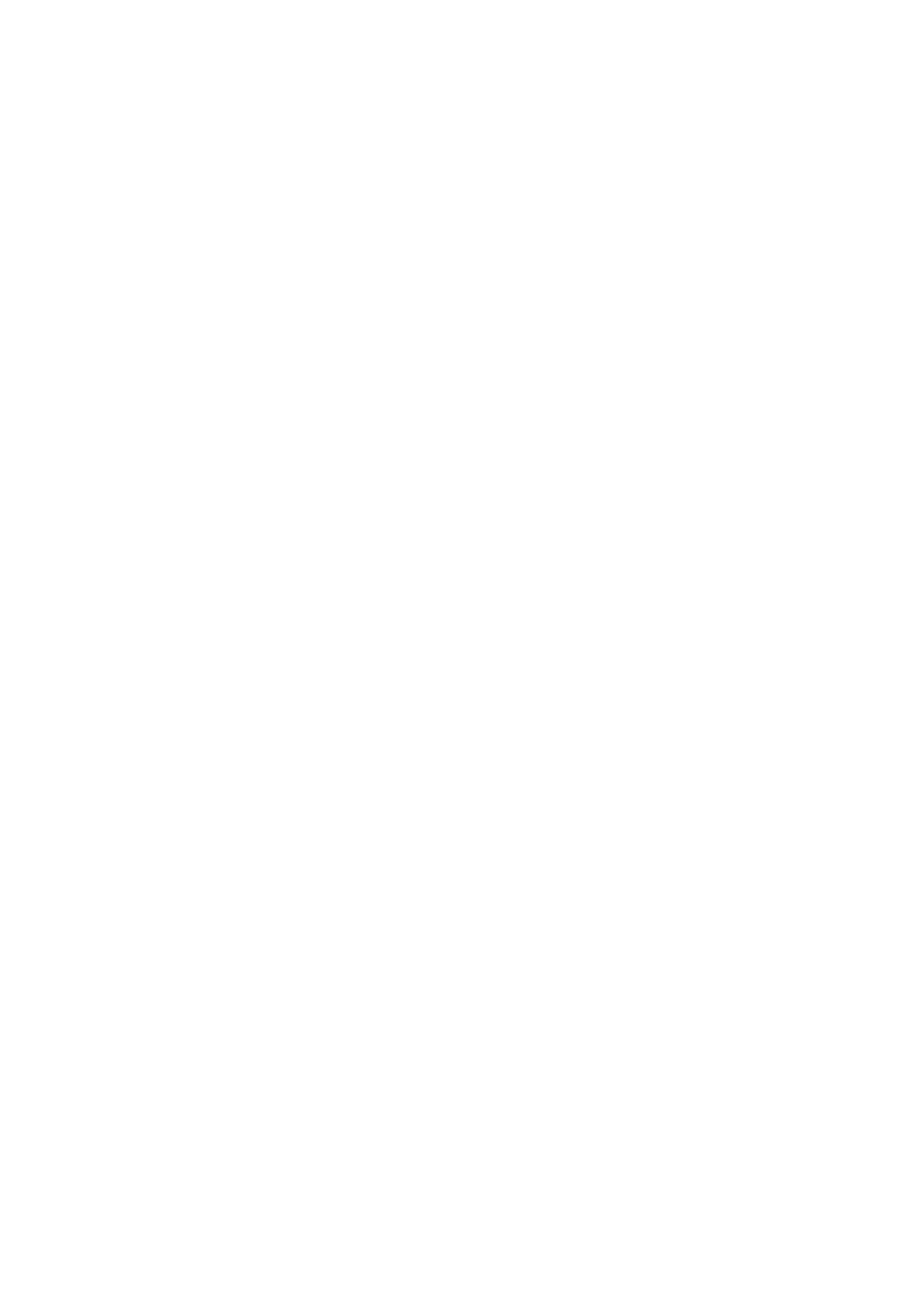### **ANNEX**

### **GUIDANCE TO SEARCH AND RESCUE SERVICES IN RELATION TO REQUESTING AND RECEIVING LRIT INFORMATION**

#### **1 Purpose**

1.1 This note provides guidance to Search and Rescue services<sup>1</sup> of Contracting Governments<sup>2</sup> in relation to requesting and receiving LRIT information<sup>3</sup> transmitted by ships<sup>4</sup>.

1.2 Search and Rescue services (SAR services) of Contracting Governments are entitled, pursuant to the provisions of regulation<sup>5</sup>  $V/19-1.12$ , to request and receive LRIT information for the search and rescue of persons in distress at sea.

1.3 SAR services of Contracting Governments are also permitted to request and receive LRIT information transmitted by a specific ship when an uncertainty<sup>6</sup> or alert<sup>7</sup> phase might need to be declared or has been declared in relation to the ship in question or those on board.

### **2 Related documents**

2.1 This note should always be read in conjunction with the salient provisions of:

- .1 Regulation V/19-1 on Long-range identification and tracking of ships;
- .2 *Revised performance standards and functional requirements for the long-range identification and tracking (LRIT) of ships* (the Revised performance standards) adopted by resolution MSC.263(84), as amended; and
- .3 Technical specifications for communications within the LRIT system<sup>8</sup>.

- <sup>3</sup> Refer to regulation V/19-1.5.
- <sup>4</sup> *Ship* refers to ships, high-speed craft and mobile offshore drilling units which are required to comply with the provisions of regulation V/19-1.
- <sup>5</sup> Unless expressly provided otherwise *Regulation* means a regulation of the annex to the International Convention for the Safety of Life at Sea, 1974, as amended.
- <sup>6</sup> *Uncertainty phase* is defined in paragraph 1.3.11 of the annex to the International Convention on Maritime Search and Rescue, 1979, as amended as a situation wherein uncertainty exists as to the safety of a person, a vessel or a craft.
- <sup>7</sup> *Alert phase* is defined in paragraph 1.3.12 of the annex to the International Convention on Maritime Search and Rescue, 1979, as amended, as a situation wherein apprehension exists as to the safety of a person, a vessel or a craft.

 $\overline{1}$ <sup>1</sup> Regulation V/2.5 defines *Search and rescue service* as the performance of distress monitoring, communication, coordination and search and rescue functions, including provision of medical advice, initial medical assistance, or medical evacuation, through the use of public and private resources including cooperating aircraft, ships, vessels and other craft and installations.

<sup>2</sup> *Contracting Government* means a Contracting Government to the International Convention for the Safety of Life at Sea, 1974, as amended.

<sup>8</sup> Refer to MSC.1/Circ.1259/Rev.6 on LRIT Technical documentation (Part I).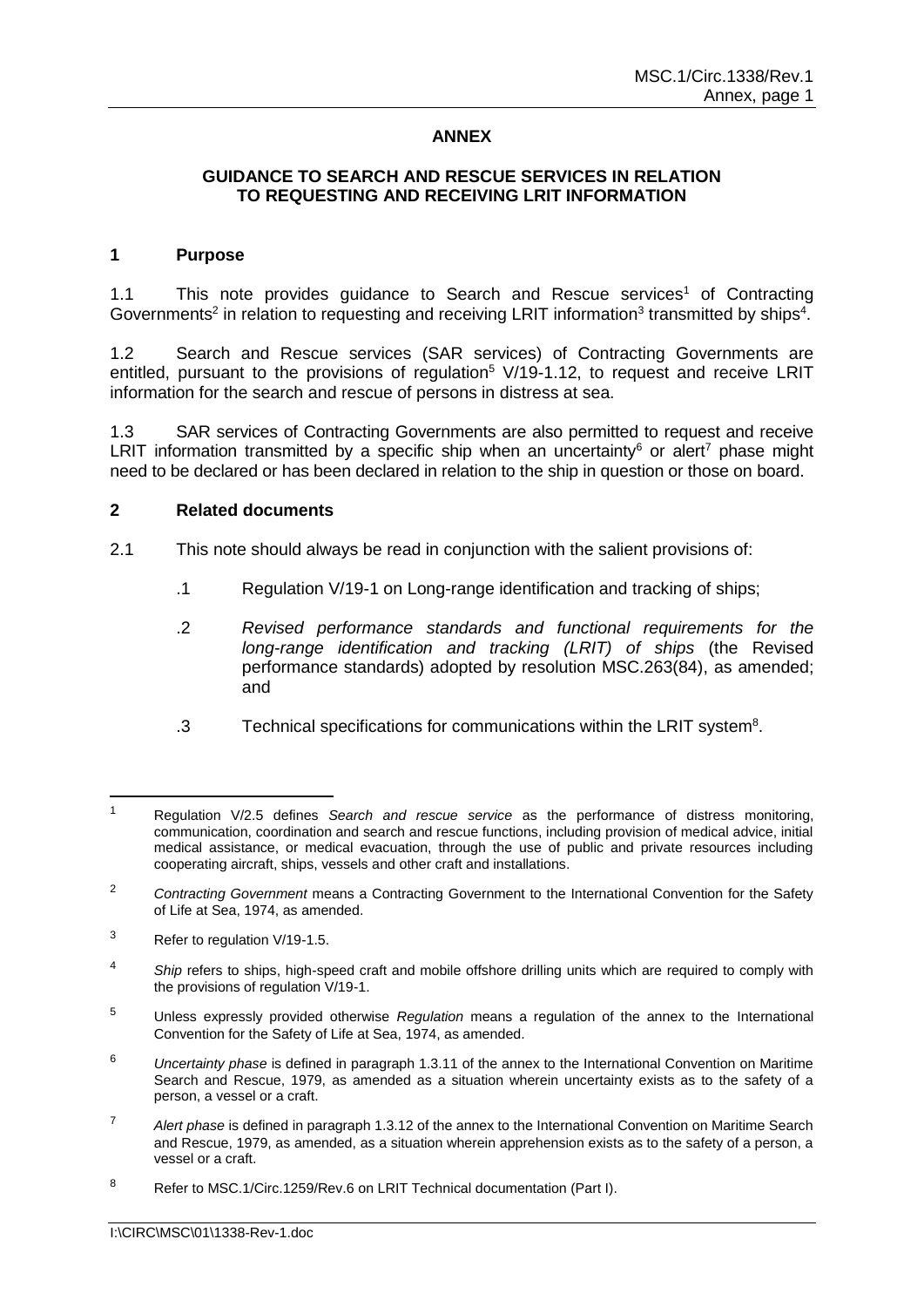## **3 Definitions**

3.1 Unless expressly indicated otherwise the terms used in this note have the meaning assigned to them in the related documents listed above.

# **4 Requesting LRIT information**

4.1 A SAR service should request, pursuant to the provisions of regulation V/19-1.12 or paragraph 1.3, the provision of LRIT information only via the LRIT Data Centre serving the Contracting Government in whose territory the service is located (the LRIT Data Centre). However, in case of a temporary suspension or reduction of service of a LRIT Data Centre, a SAR service using the service of the LRIT Data Centre concerned should be able to request and receive LRIT information through another active SAR service which is using the service of an operational LRIT Data Centre.

4.2 SAR services should request the Contracting Governments in whose territory the service is located to advise them which LRIT Data Centre they should use and to provide them with the contact details of the centre.

4.3 SAR services should also request the Contracting Governments in whose territory the service is located to provide them with any related guidance and instructions the Contracting Government concerned has established in relation to the provision of LRIT information to them.

4.4 SAR services are advised to establish with the LRIT Data Centre they will be using working procedures and arrangements so as to ensure easy and efficient communications and the expedient processing of their requests for LRIT information.

4.5 Regulation V/19-1.12 and paragraph 1.3 specify that the SAR service of Contracting Governments shall be entitled or are allowed to request and receive LRIT information. Thus, the right to request LRIT information is not limited to SAR services established by Parties to the 1979 SAR Convention.

4.5.1 However, SAR services will be able to request and receive LRIT information only if the Contracting Government which has established them has communicated the relevant information to the Organization and the related details have been included in the Radiocommunications and Search and Rescue module<sup>9</sup> of the Global Integrated Shipping Information System (GISIS) of the Organization.

4.5.2 All LRIT Data Centres other than the centre serving the SAR service concerned and the International LRIT Data Exchange are able to process requests for LRIT information only if the LRIT Data Centre serving the SAR service indicates in the request for information the LRIT ID of the LRIT Data User requesting the information. The LRIT Data Distribution Plan, which assigns the LRIT IDs for LRIT Data Users, is able to assign LRIT IDs to SAR services only if the necessary information is provided in the Radiocommunications and Search and Rescue module of GISIS.

4.6 The provisions of regulation V/19-1.9.1 in relation to the right of an Administration to limit the provision of LRIT information to a Contracting Government requesting such information pursuant to the provisions of regulation V/19-1.8.1.3 do not apply in relation to request of such information by SAR services.

 $\overline{9}$ Radiocommunications and Search and Rescue module is a non-public module.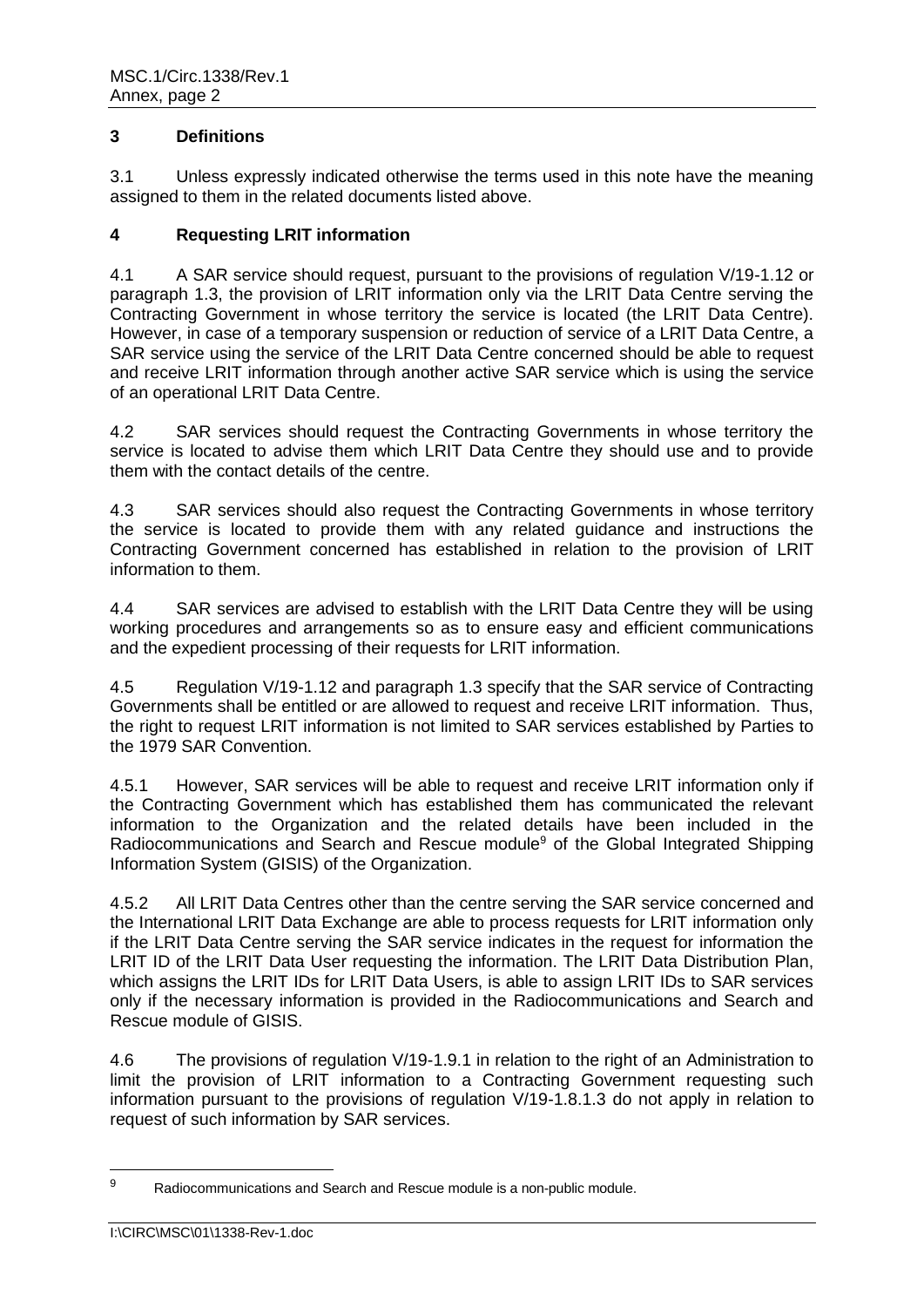4.7 Regulation V/19-1.12 does not draw any distinction between maritime and aeronautical search and rescue incidents and allows SAR services to request LRIT information, as long as it is for the purpose of the search and rescue of persons in distress at sea.

4.8 A request for the provision of LRIT information for the search and rescue of persons in distress at sea is initiated by the LRIT Data Centre serving the SAR service transmitting a SAR SURPIC message via the International LRIT Data Exchange for broadcast to all LRIT Data Centres. This message requests the most recent data from the databases within all LRIT Data Centres in order to provide the SAR services with the ability to obtain a picture of ships within the geographical area specified by the SAR service requesting the information. In order to determine whether ships within the geographical area specified by the SAR service are transiting towards or away from the specific location the SAR service can request up to the last 4 preset transmission LRIT information from of all ships within the geographical area. All LRIT information which would be provided to the SAR service would be located within the geographical area specified by the SAR service. From that information the SAR service can identify which ships are more favourably positioned to respond to the situation and can poll those ships directly to determine their current locations.

4.9 A request for the provision of LRIT information transmitted by a specific ship when an uncertainty or alert phase might need to be declared or has been declared in relation to the ship in question or those on board is initiated by the LRIT Data Centre serving the SAR service transmitting a LRIT message (which provides the relevant information) via the International LRIT Data Exchange for broadcast to all LRIT Data Centres. This message can request the most recent LRIT information transmitted by the ship in question or request the polling of the ship or archived LRIT information relating to the specific ship.

## **5 Information to be provided when requesting LRIT information**

5.1 A SAR service, when wishing to receive LRIT information should indicate to the LRIT Data Centre the criteria to be used by the centre when providing the requested information.

5.2.1 For the purposes of regulation V/19-1.12 (i.e. for the search and rescue of persons in distress at sea), the criteria to be provided, subject to the provisions of paragraphs 5.3 to 5.4.2, are:

- .1 the geographical area within which LRIT information is requested; and
- .2 the number of LRIT information transmissions requested.

5.2.2 For the purposes of paragraph 1.3 (i.e. when an uncertainty or alert phase might need to be declared or has been declared in relation to a specific ship and there is a need to ascertain its whereabouts) the criteria to be provided, subject to the provisions of paragraphs 5.3 and 5.5.1 to 5.5.3, are:

- .1 the name of the ship in question;
- .2 the IMO ship identification number of the ship;
- .3 the Contracting Government whose flag the ship is entitled to fly;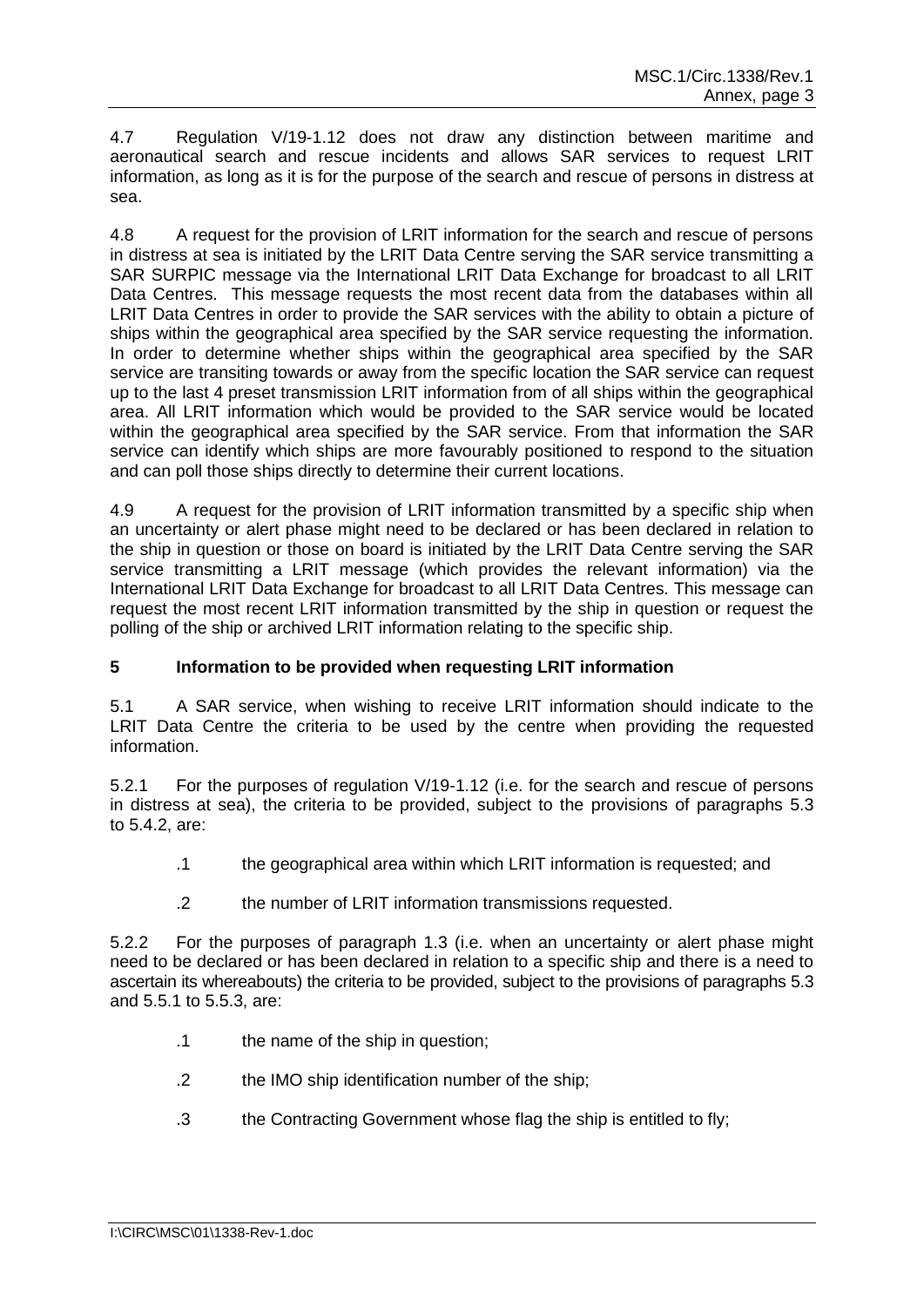.4 the nature of the LRIT information requested (i.e. the provision of the most recent LRIT information; the polling or on on-demand transmission of LRIT information; or the provision of archived LRIT information transmitted by the ship during a specified period together with the dates and times between which the information is requested).

5.3 All LRIT Data Centres are required to provide to SAR services LRIT information irrespective of the location of the geographical area within which the information is requested. Thus, SAR services are able to request LRIT information for geographical areas which are located outside the search and rescue regions which are under their responsibility.

5.3.1 The geographical area may be either circular or rectangular and for these the Technical specifications for communications within the LRIT system use the terms SAR circular area and SAR rectangular area, respectively. SAR services are advised to take into account the information provided in paragraphs 5.4 to 5.4.2 below when defining the geographical areas within which they are requesting the provision of LRIT information. In addition, SAR services, when formulating their initial request for the provisions of LRIT information, are advised to define the geographical area within which they are requesting the provision of LRIT information in a manner that is larger than the search area they have identified for search and rescue purposes, so as to be able to easily identify which ships are transiting towards or away from the specific location.

5.3.2 When requesting LRIT information within a SAR circular area the geographical position of the centre of the area should be indicated in latitude and longitude and the radius in nautical miles. The radius of the SAR circular area should not exceed 999 nautical miles. Any requests which include a radius in excess of 999 nautical miles would be rejected by the LRIT Data Centres which are asked to process them.

5.3.3 When requesting LRIT information within a SAR rectangular area the geographical position of the Southwest corner of the area should be indicated in latitude and longitude and the North and East offsets in degrees and minutes. Each offset should not exceed 2,000 nautical miles. Any requests which include an offset in excess of 2,000 nautical miles would be rejected by the LRIT Data Centres which are asked to process them.

5.3.4 The LRIT system operates using WGS 84 datum and thus all geographical positions should be with reference to the WGS 84 datum.

5.3.5 All geographical positions (latitude and longitude) should be in degrees and minutes, with a single space between the coordinates and no other spaces, without punctuation, with leading zeros for single number minutes, but not for degrees and with the minutes tick following the minutes part, for example 51°42´ N 5°07´ E.

5.4 The number of LRIT information transmissions requested relates to the LRIT information received within the LRIT system during the 24 hours preceding the time the LRIT Data Centre will lodge the request of the SAR service for LRIT information and for these the Technical specifications for communications within the LRIT system use the term number of position reports. In this respect, it should be noted that, unless there is a demand for the transmission of LRIT information at more frequent intervals, the shipborne equipment are preset to transmit LRIT information at 6-hour intervals.

5.4.1 When a SAR service indicates a value of 2 in relation to the number of positions it is requesting, it will receive the last two LRIT information transmissions from all ships within the defined geographical area during the previous 24 hours.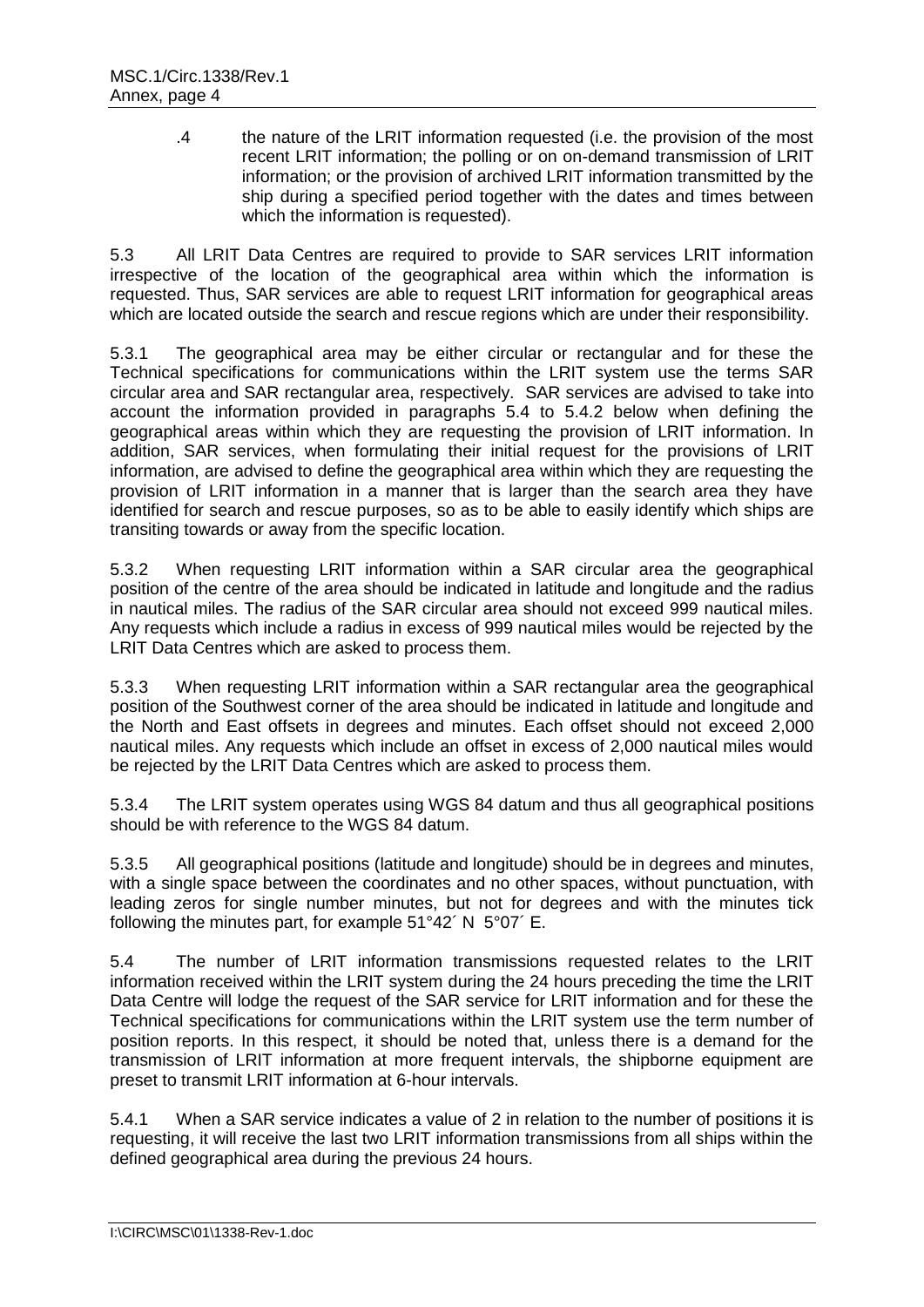5.4.2 SAR services are advised to indicate to the LRIT Data Centre the number of positions they are requesting as it will provide them information in relation to the direction the various ships are heading. However, the number of positions to be requested should not exceed 4.

5.5.1 When requesting the provision of the most recent LRIT information transmitted by the ship in question, the LRIT Data Centre serving the SAR service will lodge the request and the LRIT Data Centre to which the ship was instructed to transmit LRIT information will provide the LRIT information it received from the ship immediately before the time the request was lodged. For these the Technical specifications for communications within the LRIT system use the term most recent position report. In this respect, it should be noted that, unless there is a demand for the transmission of LRIT information at more frequent intervals, the shipborne equipment are preset to transmit LRIT information at 6-hour intervals. In addition, it should be noted that, in case the last available transmission of LRIT information from the ship in question occurred more than 6 hours prior to the time the request was lodged, the LRIT information may need to be retrieved from the archives of the LRIT Data Centre to which the ship was instructed to transmit LRIT information.

5.5.2 When requesting the polling or on-demand transmission of LRIT information from the ship in question, the LRIT Data Centre serving the SAR service will lodge the request and the LRIT Data Centre to which the ship has been instructed to transmit LRIT information will transmit to the ship the relevant commands and await its response. For these the Technical specifications for communications within the LRIT system use the term one time poll of ship. In this respect, it should be noted that the Revised performance standards stipulate that on-demand LRIT information should be provided to an LRIT Data User (i.e. in the case the SAR service requesting the information) within 30 min of the time the LRIT Data User requested the information.

5.5.3 When requesting the provision of archived LRIT information transmitted during a specified period by the ship in question, the LRIT Data Centre serving the SAR service will lodge the request specifying the dates and times between which the information is requested and the LRIT Data Centre to which the ship was instructed to transmit LRIT information will retrieve the archived LRIT information transmitted by the ship during the time frame specified in the request it received. For these the Technical specifications for communications within the LRIT system use the term archived LRIT information request. In this respect, it should be noted that the Revised performance standards stipulate that for LRIT information archived within the last 4 days these should be sent to the requestor within 30 min of receiving the request; if archived between 4 and 30 days previously within 1 h of receiving the request; and if archived more than 30 days previously within 5 days of receiving the request.

# **6 Processing of initial requests for LRIT information**

6.1 The LRIT Data Centre serving the SAR service will, using the criteria provided by the SAR service, formulate a request for the provision of LRIT information for search and rescue purposes, in accordance with the provisions of the Technical specifications for communications within the LRIT system, and will forward it to the other LRIT Data Centres through the International LRIT Data Exchange.

6.2 The LRIT Data Centres receiving the request for such information will process it using the criteria provided in the request and will forward, through the International LRIT Data Exchange, to the LRIT Data Centre which requested the information which is available to them.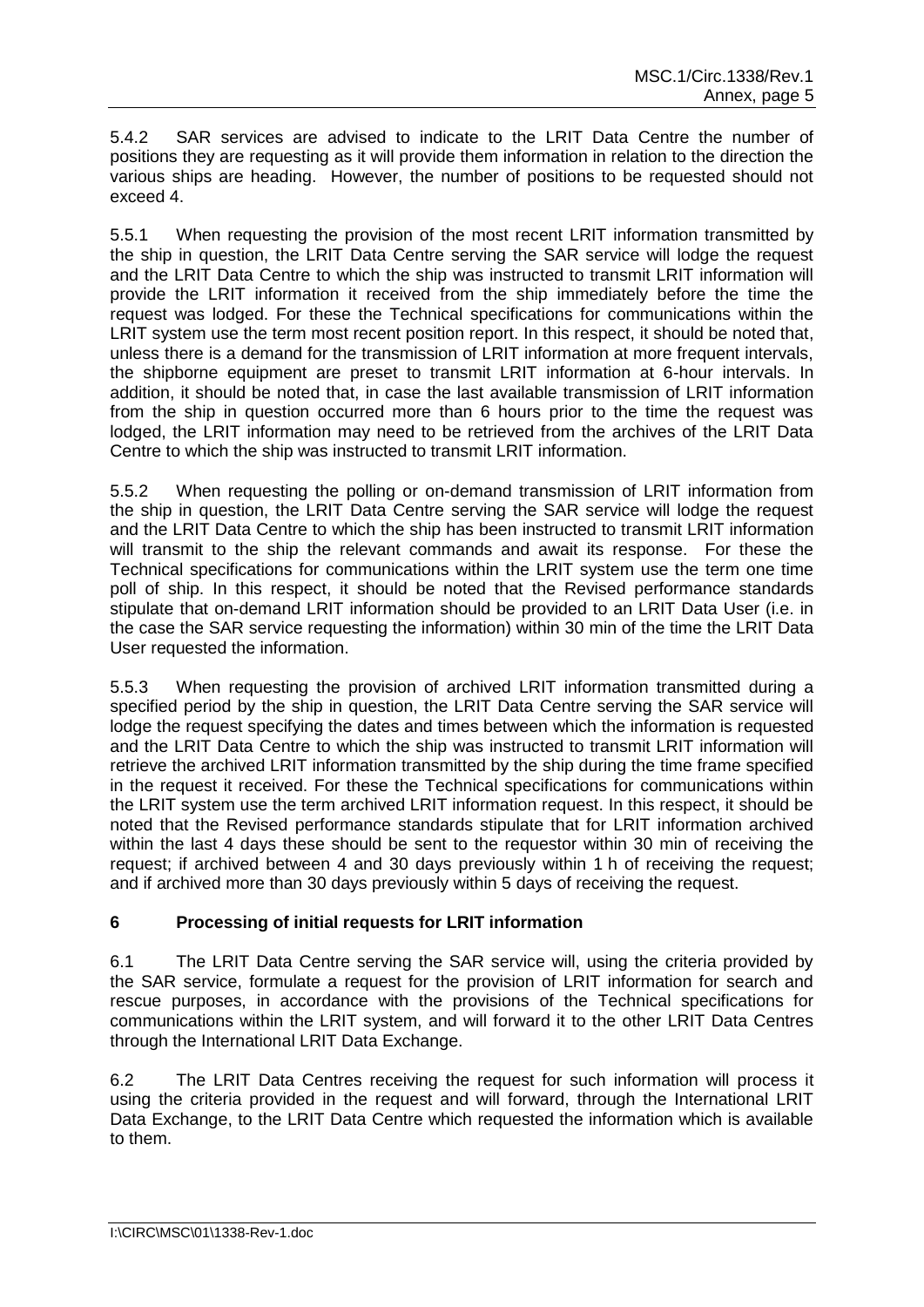6.3 The LRIT Data Centre will also process the request in relation to the LRIT information which is transmitted to it and will provide the SAR service with the information it has received from the other LRIT Data Centres and the information it has available.

6.4 Requests for the provision of LRIT information for search and rescue purposes are not assigned, within the LRIT system, any form of handling or processing priority over other requests for LRIT information.

6.5 The LRIT information which will be provided to a SAR service upon request will indicate all the positions of ships, including the one for which specific information may have been requested, in degrees, minutes and decimals of a minute (to 2 decimals), with a single space between the coordinates and no other spaces, without punctuation, with a stop or a comma as a decimal separator, with leading zeros for single number minutes, but not for degrees and with the minutes tick following the fractional part, for example 51°42.03´N 5°07.14´E.

# **7 Requesting additional LRIT information**

7.1 A SAR service, after it has assessed the LRIT information it has received following its initial request, is able to request the provision of additional LRIT information, for example to request the polling of ships in a geographical area or to request archived LRIT information transmitted by the ship for which an uncertainty or alert phase might need to be declared or has been declared.

## **8 Limitations during the phased-in implementation**

8.1 SAR services should note that, in simplified terms, regulation V/19-1.4.1 specifies that ships constructed on or after 31 December 2008 shall transmit LRIT information as from the date they enter service and for ships constructed before 31 December 2008 provides a phased-in implementation schedule which is dependent, inter alia, on the date on which the first survey of the radio installation of the ship becomes due after 31 December 2008 and in the case of ships which operate exclusively in sea area A4 after 1 July 2009.

- 8.1.1 Thus for ships constructed before 31 December 2008:
	- .1 other than those operating exclusively within sea area A4, the phased-in implementation will end on 31 December 2009. However, in such cases if the Contracting Government is also a State Party to the 1988 SOLAS Protocol the phased-in implementation will end on 31 March 2010; and
	- .2 operating exclusively within sea area A4, the phased-in implementation will end on 1 July 2010. However, in such cases if the Contracting Government is also a State Party to the 1988 SOLAS Protocol the phased-in implementation will end on 1 October 2010.

8.2 As a result SAR services are advised that until the end of the phased-in implementation there might be ships within the geographical area within which they are requesting the provision of LRIT information which might have not yet been integrated in the LRIT system. Thus, SAR services should not rely on the LRIT system to provide them with a complete picture of the ships in a geographical area during the phased-in implementation.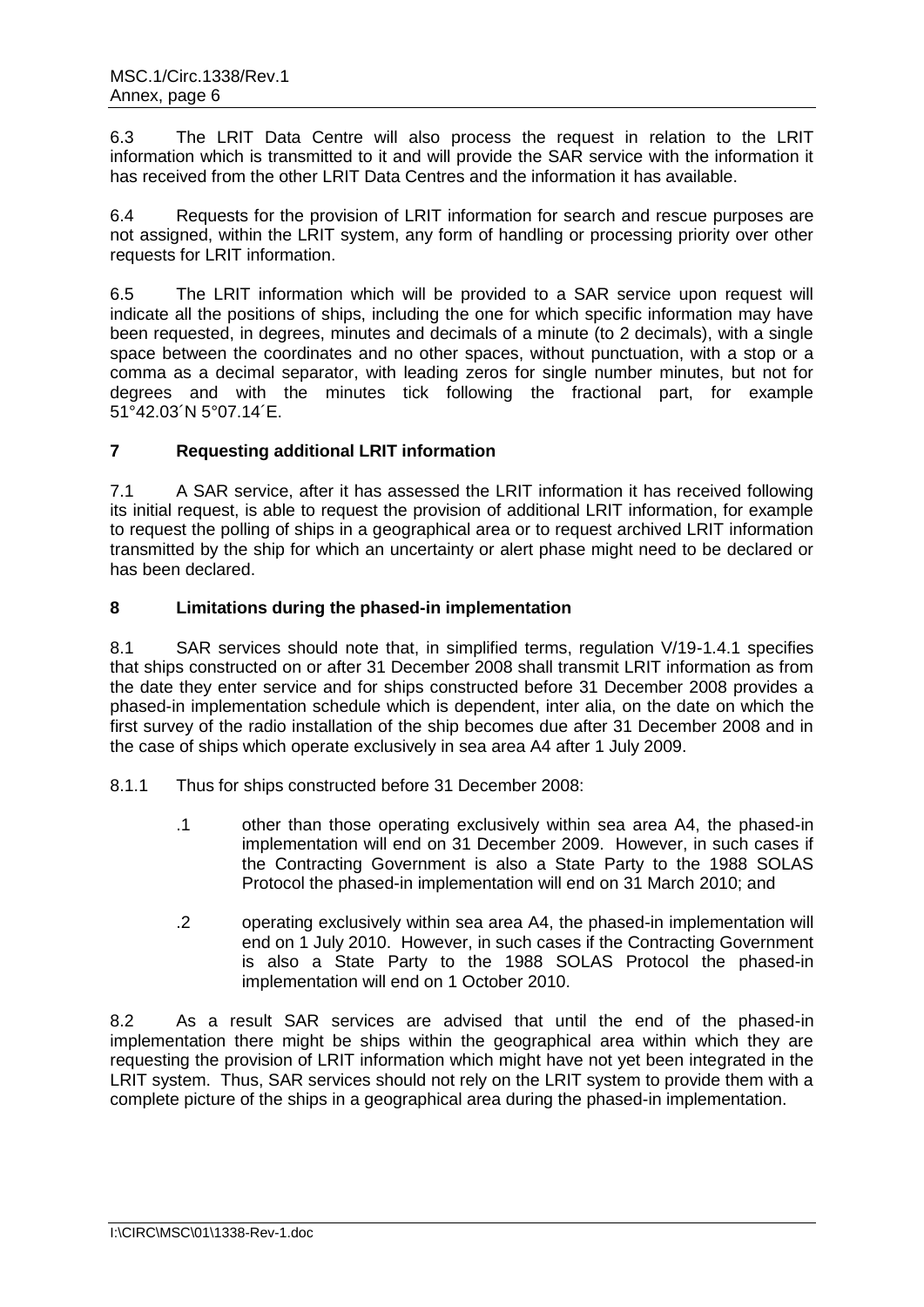### **9 Ship reporting systems**

9.1 SAR services should note that the LRIT system does not replace any existing or new ship reporting system.

### **10 Obligations of SAR services**

- 10.1 Regulation V/19-1.10 specifies that Contracting Governments shall, at all times:
	- .1 recognize the importance of long-range identification and tracking information;
	- .2 recognize and respect the commercial confidentiality and sensitivity of any long-range identification and tracking information they may receive;
	- .3 protect the information they may receive from unauthorized access or disclosure; and
	- .4 use the information they may receive in a manner consistent with international law.

10.2 SAR services shall consider themselves obliged to adhere, *mutatis mutandis*, to provisions of regulation V/19-1.10.

10.3 The attention of SAR services is drawn to regulation V/19-1.13 which states that Contracting Governments may report to the Organization any case where they consider that provisions of the regulation or of any other related requirements established by the Organization have not been or are not being observed or adhered to.

## **11 Cost of the LRIT information provided to SAR services**

11.1 Regulation V/19-1.12 provides that SAR services shall be entitled to receive, free of any charges, LRIT information in relation to the search and rescue of persons in distress at sea. In addition, when an uncertainty or alert phase might need to be declared or has been declared, LRIT information will also be provided free of any charges.

11.2 SAR services should note that the provision of LRIT information to them entails expenditures and costs for the LRIT Data Centres and the International LRIT Data Exchange which need to be paid by the other LRIT Data Users as an overhead on the charges they have to pay for the provision of LRIT information to them.

11.3 SAR services are strongly urged, notwithstanding the purpose for which they might be requesting the provision of LRIT information, to exercise the right to request LRIT information with due care and to avoid excessive requests.

## **12 Performance review and audit of the LRIT system**

12.1 SAR services are, subject to the provisions of the national legislation of the Contracting Government in whose territory they are located, expected to provide, when requested by the LRIT Coordinator, information, to enable the holistic review of the performance of the LRIT system and for the investigation of any disputes.